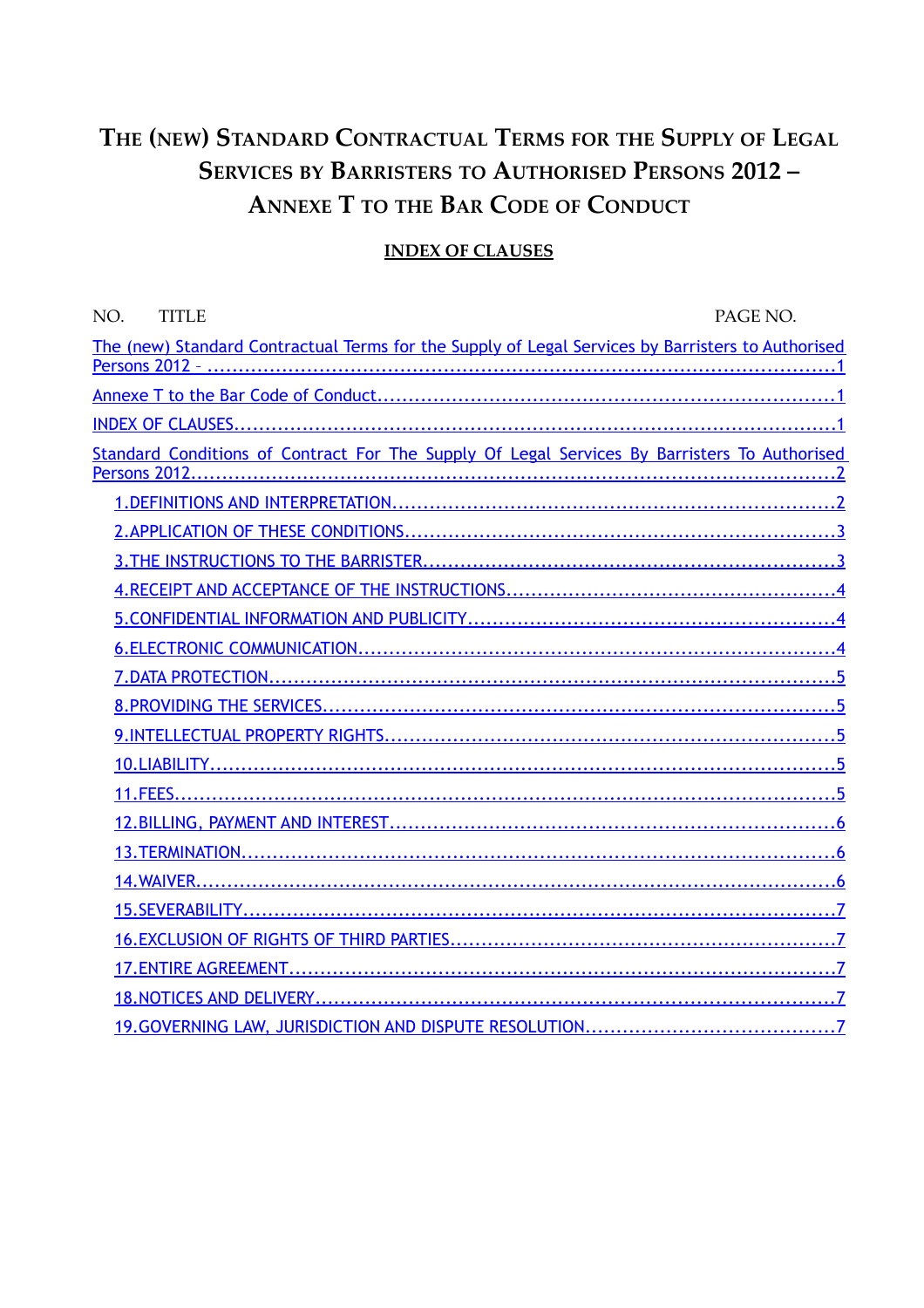#### <span id="page-1-1"></span>STANDARD CONDITIONS OF CONTRACT FOR THE SUPPLY OF LEGAL SERVICES BY BARRISTERS TO  **AUTHORISED PERSONS 2012**

### <span id="page-1-0"></span>**1. DEFINITIONS AND INTERPRETATION**

- 1.1 In these Conditions of Contract for the Supply of Services by Barristers to Authorised Persons (as defined below) ("the Conditions"):
- 1.1.1 reference to a clause is to the relevant clause of these Conditions;
- 1.1.2 headings are included for convenience only and do not affect the interpretation of these Conditions;
- 1.1.3 references to "parties" or a "party" are references to the parties or a party to the Agreement;
- 1.1.4 references to the masculine include the feminine and references to the singular include the plural and vice versa in each case;
- 1.1.5 references to a person include bodies corporate (including limited liability partnerships) and partnerships, in each case whether or not having a separate legal personality, except where the context requires otherwise;
- 1.1.6 references to an Act of Parliament, statutory provision or statutory instrument include a reference to that Act of Parliament, statutory provision or statutory instrument as amended, extended or re-enacted from time to time and to any regulations made under it;
- 1.1.7 references to any provision of the Code include references to that provision as amended replaced or renumbered from time to time; and
- 1.1.8 references to a person or body include references to its successor.
- 1.2 In these Conditions, the following words have the following meanings, except where the context requires otherwise:-

"the Agreement"

the agreement between the Barrister and the Authorised Person for the Barrister to provide the Services on the terms set out in these Conditions;

"the Authorised Person"

the person who is an authorised person for the purposes of s. 18(1)(a) of the Legal Services Act 2007 and whose approved regulator under that Act is the Law Society and/or the SRA, and all successors and assignees;

"the Barrister"

the barrister, practising as a member of the Bar of England & Wales, who is willing and able in that capacity to provide the Services in connection with the Case and in accordance with the Instructions from the Authorised Person on behalf of the Lay Client;

"the Case"

the particular legal dispute or matter, whether contentious or non-contentious, in respect of which the Barrister is Instructed to provide the Services;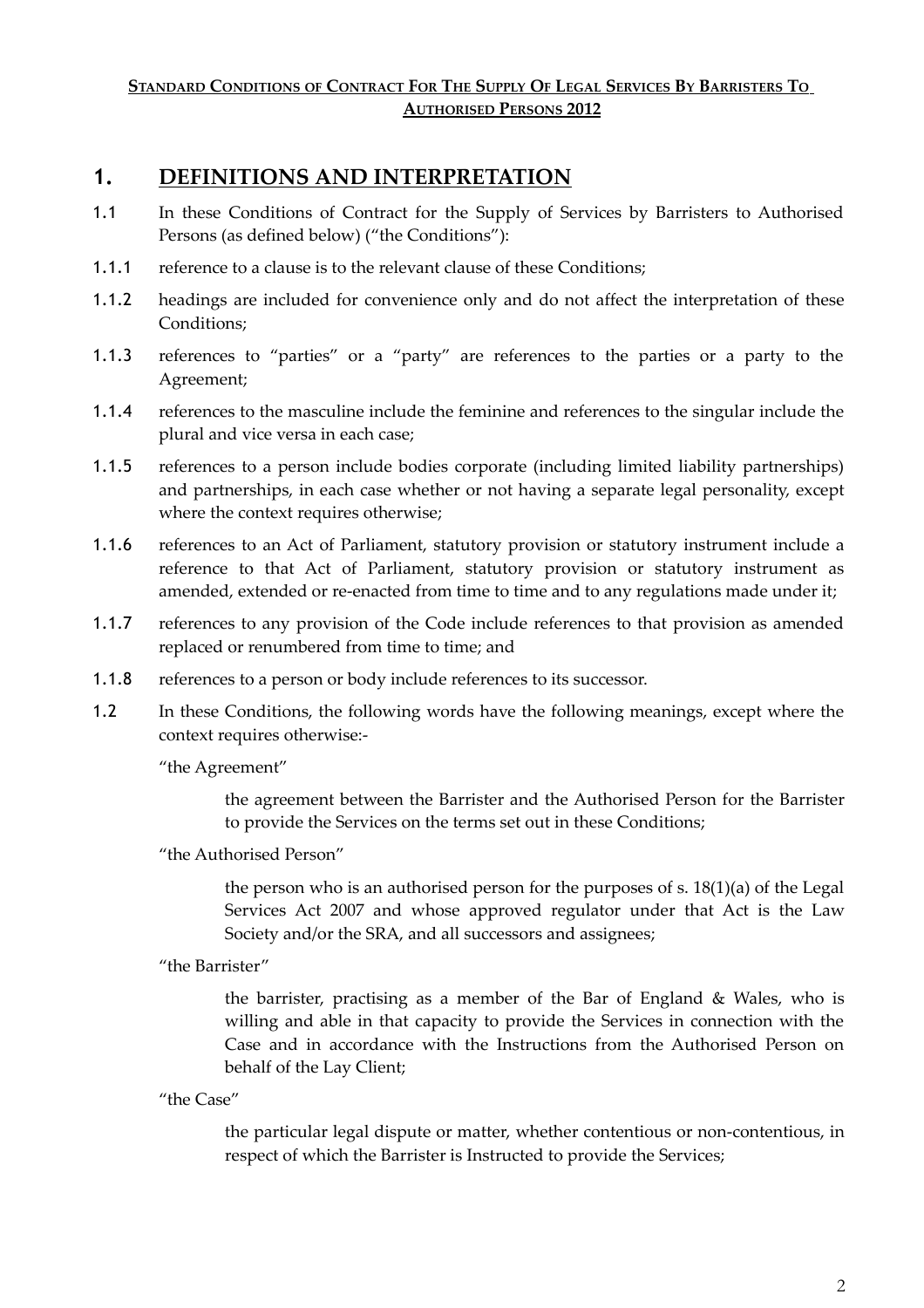#### "the Code"

the Code of Conduct of the Bar of England and Wales, as amended from time to time;

#### "Conditional Fee Agreement"

the meaning ascribed to those words by section 58 of the Courts and Legal Services Act 1990;

"the Instructions"

the briefs, instructions and requests for work to be done (and all accompanying materials) given by the Authorised Person to the Barrister in whatever manner to enable him to supply the Services, and "Instruct" and "Instructing" shall have corresponding meanings;

"Invoice"

includes a fee note not amounting to a VAT invoice

"the Law Society"

the Law Society of England and Wales

"the Lay Client"

the person for whose benefit or on behalf of whom the Barrister is Instructed by the Authorised Person to provide the Services (who may be the Authorised Person where the Case concerns the affairs of the Authorised Person )

"the Services"

the legal services provided by the Barrister in connection with the Case pursuant to the Instructions provided by the Authorised Person;

#### "the SRA"

the Solicitors Regulation Authority; and

"the SRA Code"

the part of the SRA Handbook published by the SRA on 16 September 2011 referred to as the "SRA Code of Conduct 2011" as amended from time to time.

### <span id="page-2-0"></span>**2. APPLICATION OF THESE CONDITIONS**

- 2.1 The Barrister provides the Services requested by the Authorised Person on the terms set out in these Conditions and subject to his professional obligations under the Code.
- 2.2 These Conditions (other than this clause 2.2) may be varied if, but only if, expressly agreed by the Parties in writing (including by exchange of emails).
- 2.3 By instructing the Barrister to provide further Services in relation to the Case, the Authorised Person accepts these Conditions in relation to those further Services, as well as in relation to the Services which the Barrister is initially instructed to provide.
- 2.4 These Conditions do not apply in the following circumstances:
- 2.4.1 the Barrister is paid directly (a) by the Legal Services Commission, through the Community Legal Service or the Criminal Defence Service or (b) by the Crown Prosecution Service; or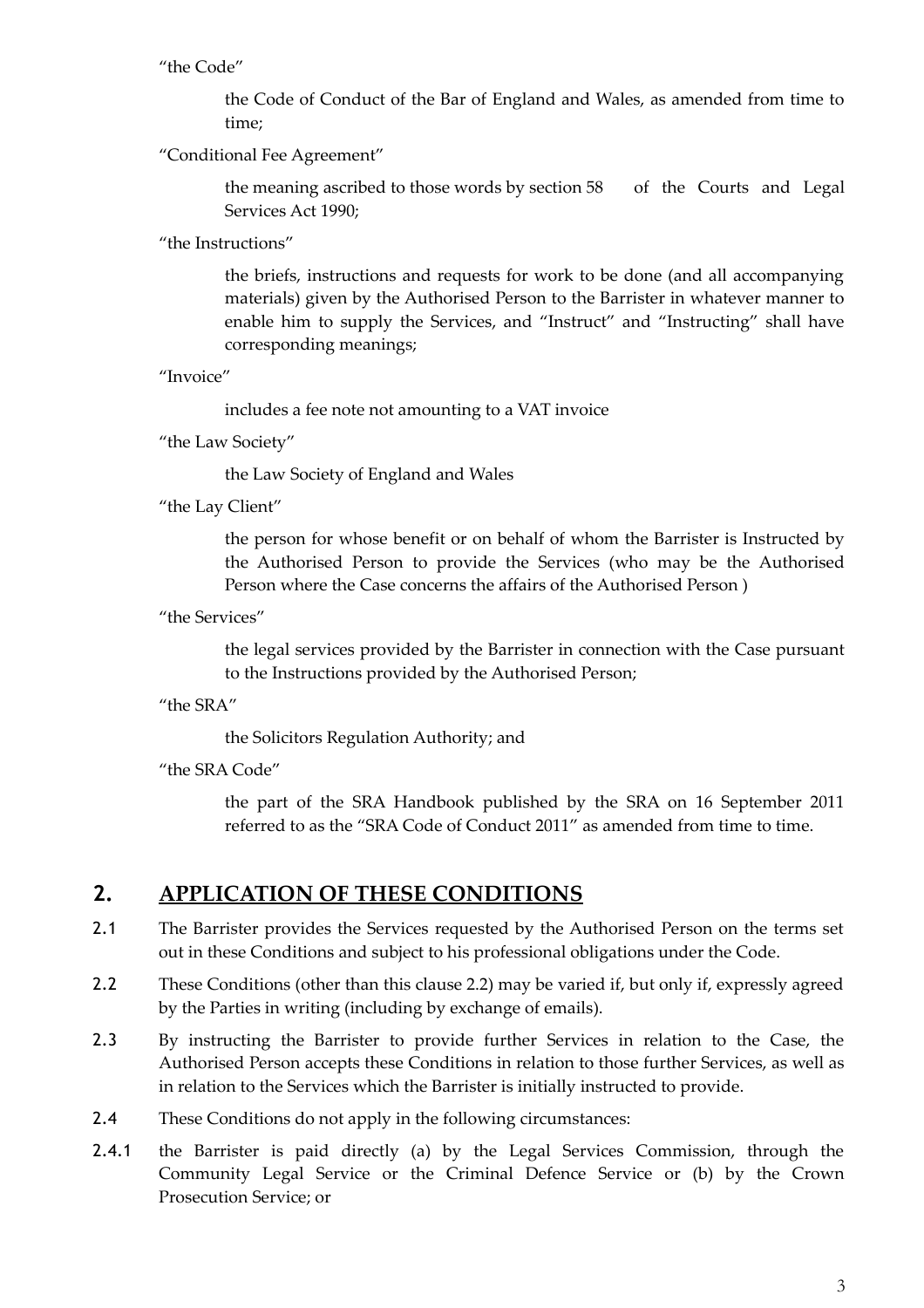- 2.4.2 the Barrister has entered into a Conditional Fee Agreement in relation to the Case that does not specifically incorporate these Conditions.
- 2.5 Nothing in these Conditions nor any variation referred to in clause 2.2 shall operate so as to conflict with the Barrister's duty under the Code or with the Authorised Person's duty under the SRA Code.

# <span id="page-3-1"></span>**3. THE INSTRUCTIONS TO THE BARRISTER**

- 3.1 The Authorised Person must ensure the Instructions delivered to the Barrister are adequate to supply him with the information and documents reasonably required and in reasonably sufficient time for him to provide the Services requested.
- 3.2 The Authorised Person must respond promptly to any requests for further information or instructions made by the Barrister.
- 3.3 The Authorised Person must inform the Barrister immediately if there is reason to believe that any information or document provided to the Barrister is not true and accurate.
- 3.4 Where the Authorised Person requires the Barrister to perform all or any part of the Services urgently the Authorised Person must ensure that:
- 3.4.1 all relevant Instructions are clearly marked "Urgent"; and
- 3.4.2 at the time the Instructions are delivered the Barrister is informed in clear and unambiguous terms of the timescale within which the Services are required and the reason for the urgency.
- 3.5 The Authorised Person must inform the Barrister within a reasonable time if the Case is settled or otherwise concluded.

### <span id="page-3-0"></span>**4. RECEIPT AND ACCEPTANCE OF THE INSTRUCTIONS**

- 4.1 Upon receipt of the Instructions, the Barrister will within a reasonable time review the Instructions and inform the Authorised Person whether or not he accepts the Instructions.
- 4.2 The Barrister may accept or refuse the Instructions in the circumstances and for the reasons set out in the Code and the Barrister incurs no liability if he refuses any Instructions in accordance with the Code.
- 4.3 Notwithstanding acceptance of Instructions in accordance with Clause 4.1 above, the Barrister shall be entitled to carry out any customer due diligence required by the Money Laundering Regulations 2007. The Authorised Person will provide the Barrister with all reasonable assistance to carry out any necessary customer due diligence including (if required to do so) consenting to the Barrister relying upon the Authorised Person under Regulation 17 of the Money Laundering Regulations 2007.
- 4.4 In the event that the Barrister reasonably considers that the requirements of the Money Laundering Regulations have not been satisfied he may within a reasonable period after receipt of the Instructions withdraw any acceptance of those Instructions without incurring any liability
- 4.5 Subject to the preceding provisions of this Clause 4, the Agreement comes into effect upon the Barrister accepting the Instructions.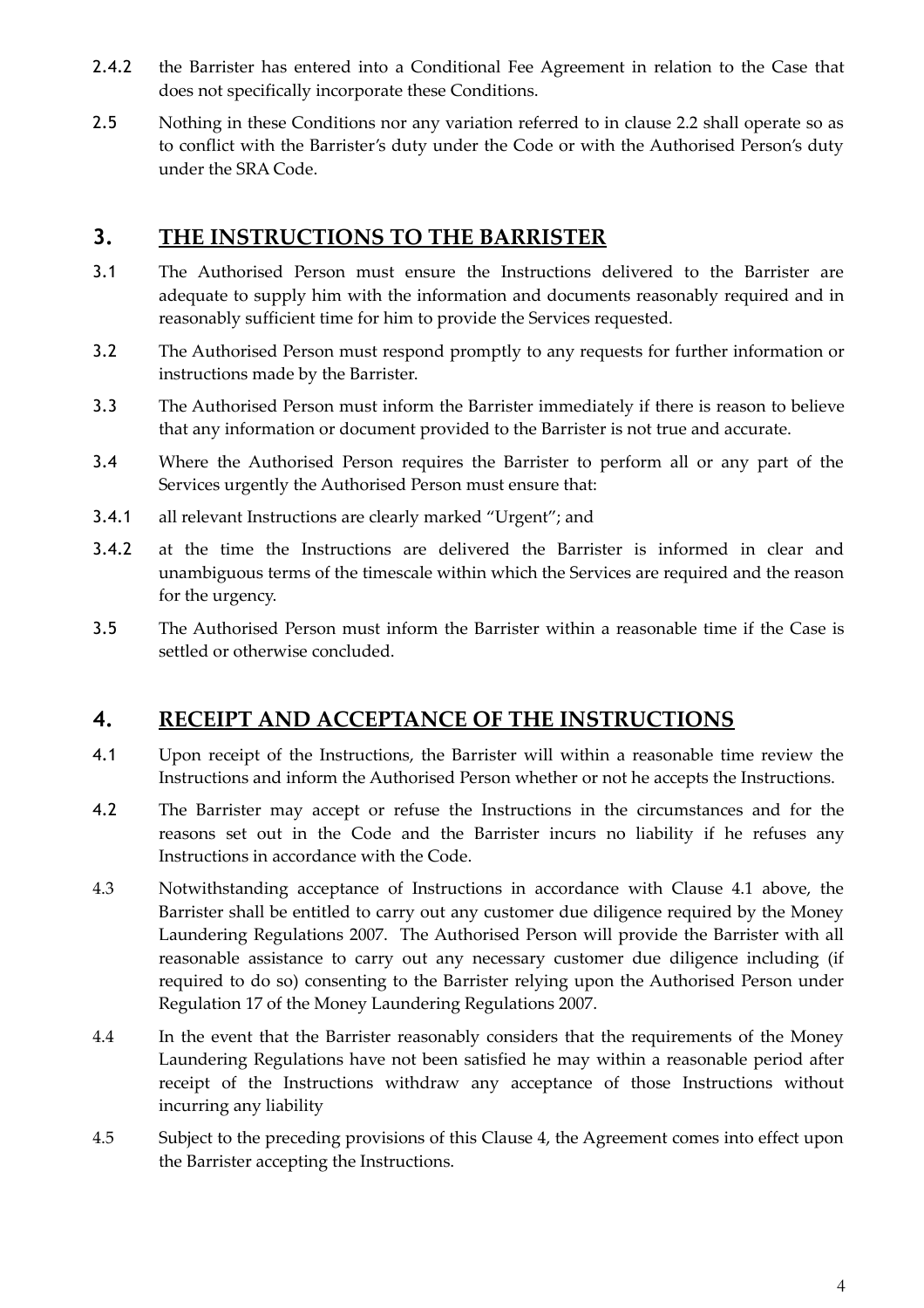# <span id="page-4-2"></span>**5. CONFIDENTIAL INFORMATION AND PUBLICITY**

- 5.1 The Barrister will keep confidential all information provided to him in connection with the Case unless:
- 5.1.1 he is authorised by the Authorised Person or the Lay Client to disclose it;
- 5.1.2 the information is in or comes into the public domain without any breach of confidentiality on the part of the Barrister; or
- 5.1.3 he is required or permitted to disclose it by law, or by any regulatory or fiscal authorities, in which case, to the extent that he is permitted to do so, he will endeavour to give the Authorised Person and/or the Lay Client as much advance notice as possible and permitted of any such required disclosure.
- 5.2 The Barrister owes the same duty of confidentiality to other lay clients, and will therefore not disclose or make use of any information that might be given to him in confidence in relation to any other matter without the consent of his other lay client, even if it is material to providing the Services.
- 5.3 Unless the Authorised Person expressly informs the Barrister to the contrary in advance in writing, the Barrister may allow the Instructions to be reviewed by another barrister or by a pupil (including a vacation pupil or mini-pupil) in chambers, on terms that that other barrister or pupil complies with clause 5.1.
- 5.4 Subject to his obligation under clause 5.1, the Barrister may make and retain copies of the Instructions and any written material produced by him.
- 5.5 To the extent such information is already in the public domain, the Barrister may disclose in his marketing and similar materials, and to prospective clients and publishers of legal directories that he is or has been instructed by the Authorised Person and/or for the Lay Client and the nature of the Case. To the extent any such information is not already in the public domain, the Barrister may only refer to it for marketing purposes in a form which sufficiently preserves the Lay Client's privilege and confidentiality and (where the law so requires) with the Lay Client's consent.

# <span id="page-4-1"></span>**6. ELECTRONIC COMMUNICATION**

- 6.1 Unless otherwise directed by the Authorised Person, the Barrister may correspond by means of electronic mail, the parties agreeing hereby:
- 6.1.1 to accept the risks of using electronic mail, including but not limited to the risks of viruses, interception and unauthorised access; and
- 6.1.2 to use commercially reasonable procedures to maintain security of electronic mail and to check for commonly known viruses in information sent and received electronically.

# <span id="page-4-0"></span>**7. DATA PROTECTION**

7.1 The Barrister is a data controller for the purposes of the Data Protection Act and is bound by the Act amongst other things, to take appropriate technical and organisational measures against unauthorised processing of personal data and against accidental loss or destruction of, or damage to, personal data. He is entitled to process (which includes obtaining, consulting, holding, using and disclosing) personal data of the Lay Client, the Authorised Person and others to enable him to provide the Services, to liaise with the Authorised Person in respect of the Lay Client's case or on the Lay Client's behalf, to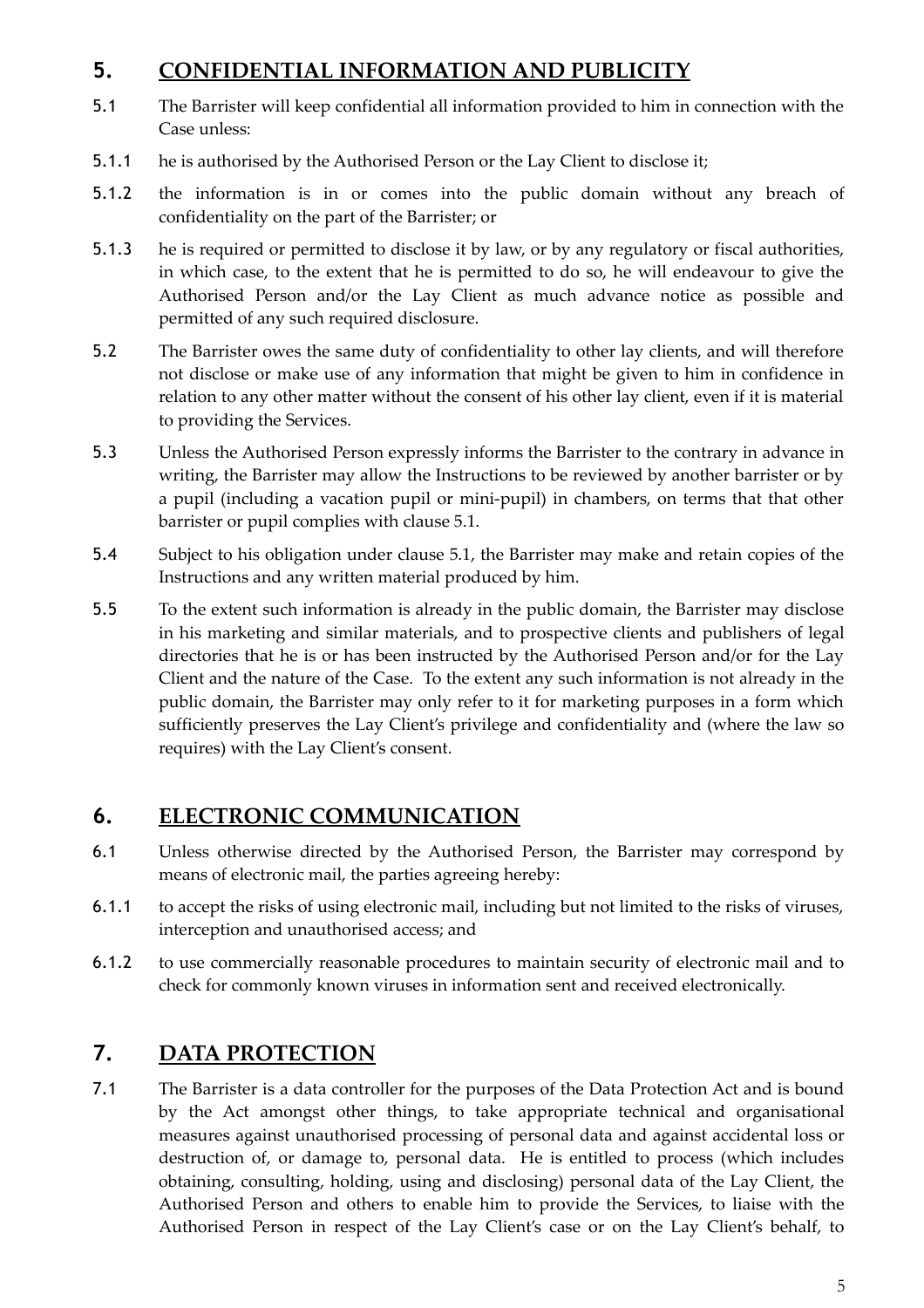maintain and update client records, to produce management data, to prevent crime, to publicise his activities as set out in clause 5.5 above, to comply with regulatory requirements and as permitted or required by law. The Lay Client and the Authorised Person each have a right of access and a right of correction in respect of their personal data which the Barrister holds about them, in accordance with data protection legislation.

### <span id="page-5-2"></span>**8. PROVIDING THE SERVICES**

- 8.1 The Barrister will exercise reasonable skill and care in providing the Services. The Barrister acknowledges the existence of a duty of care owed to the Lay Client at common law, subject to his professional obligations to the Court and under the Code.
- 8.2 The Barrister will provide the Services by such date as may be agreed between the parties, and in any event will do so within a reasonable time having regard to the nature of the Instructions and his other pre-existing professional obligations as referred to in paragraph 701 of the Code.
- 8.3 The Barrister may delegate the provision of any part of the Services but will remain responsible for the acts, omissions, defaults or negligence of any delegate as if they were the acts, omissions, defaults or negligence of the Barrister.
- 8.4 The Barrister will, in addition, provide all information reasonably required to enable the Lay Client and/or Authorised Person to assess what costs have been incurred and to obtain and enforce any order or agreement to pay costs against any third party.

# <span id="page-5-1"></span>**9. INTELLECTUAL PROPERTY RIGHTS**

9.1 All copyright and other intellectual property rights of whatever nature in or attaching to the Barrister's work product, including all documents, reports, written advice or other materials provided by the Barrister to the Authorised Person or the Lay Client belong to and remain with the Barrister. The Authorised Person and the Lay Client have the right and licence to use the Barrister's work product for the particular Case and the particular purpose for which it is prepared. If the Authorised Person or the Lay Client wishes to use copies of the Barrister's work product for purposes other than those for which it is prepared, this will require the express written permission of the Barrister. The moral rights of the Barrister in respect of his work product are asserted.

# <span id="page-5-0"></span>**10. LIABILITY**

- 10.1 Subject to Clause 10.2 below, the Barrister is not liable:
- 10.1.1 For any loss or damage, however suffered, by any person other than the Lay Client;
- 10.1.2 for any loss or damage, however suffered, which is caused by inaccurate, incomplete or late Instructions;
- 10.1.3 for any indirect or consequential loss however suffered.
- 10.2 Nothing in Clause 10.1 shall operate so as to exclude liability where such exclusion is prohibited by law.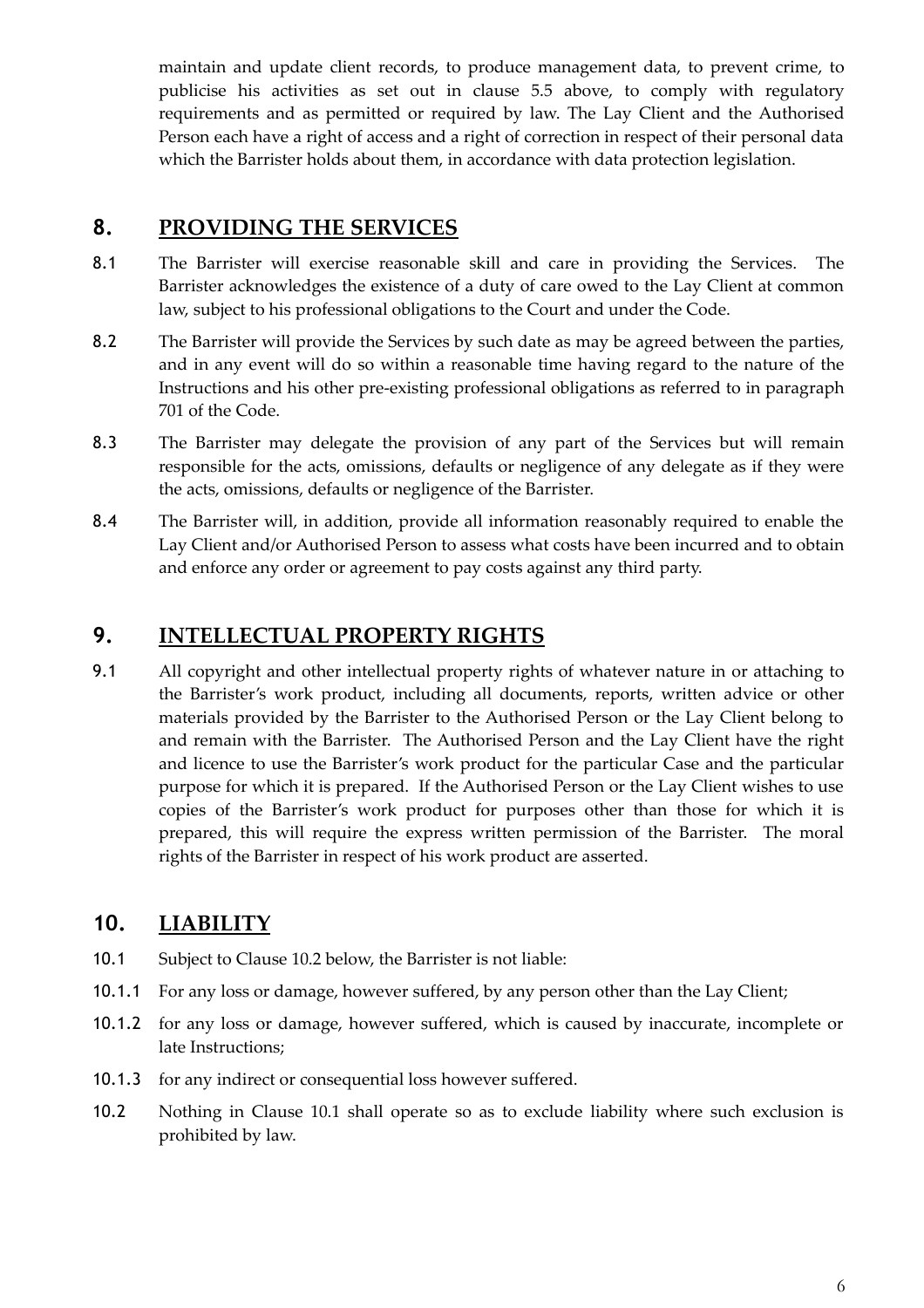# <span id="page-6-1"></span>**11. FEES**

- 11.1 The fee for the Services shall in all cases comply with paragraph 405 of the Code and will be calculated as agreed between the Barrister (or his clerk on his behalf) and the Authorised Person, whether prospectively or retrospectively.
- 11.2 The Barrister may agree to provide the Services for a fixed fee or may agree to provide the Services on the basis of an agreed hourly rate or on such other basis as may from time to time be agreed. If an hourly rate is agreed:
- 11.2.1 the agreed hourly rate will be subject to reasonable periodic review by the Barrister, and in addition may be reviewed by the Barrister to reflect any reasonably significant changes in his status or seniority;
- 11.2.2 any variation of the agreed hourly rate and the date on which it shall take effect shall be agreed with the Authorised Person, and in default of agreement the Barrister shall be entitled to treat the Agreement as having been terminated by the Authorised Person, subject to the Barrister's obligations under paragraph 610 of the Code.
- 11.3 If no fee or hourly rate is agreed, then the Barrister is entitled to charge a reasonable fee for the Services having regard to all relevant circumstances.
- 11.4 The fee for the Barrister's Services is exclusive of any applicable Value Added Tax (or any tax of a similar nature), which shall be added to the fee at the appropriate rate.

# <span id="page-6-0"></span>**12. BILLING, PAYMENT AND INTEREST**

- 12.1 The Barrister shall be entitled to deliver an Invoice to the Authorised Person in respect of the Services or any completed part thereof and any disbursements at any time after supplying the Services or the relevant part thereof.
- 12.2 The Barrister shall deliver an Invoice to the Authorised Person in respect of the Services or any part thereof and any disbursements as soon as reasonably practicable after and not more than 3 months from the earliest of: (a) a request by the Authorised Person; (b) notification by the Authorised Person that the Case has settled or otherwise concluded; or (c) termination of the Agreement.
- 12.3 The Invoice must set out an itemised description of:
- 12.3.1 the Services provided by the Barrister and the fees charged;
- 12.3.2 any disbursements incurred and the cost thereof; and
- 12.3.3 VAT (or any tax of a similar nature), if any.
- 12.4 The Authorised Person must pay the Invoice within 30 days of delivery, time being of the essence, whether or not the Authorised Person has been put in funds by the Lay Client. The Invoice must be paid without any set-off (whether by reason of a complaint made or dispute with the Barrister or otherwise), and without any deduction or withholding on account of any taxes or other charges.
- 12.5 Where the Barrister has delivered a fee note, on request by the Authorised Person the Barrister will deliver a VAT invoice following receipt of payment.
- 12.6 If the Invoice remains outstanding more than 30 days from the date of delivery, the Barrister is entitled:
- 12.6.1 to the fixed sum and interest in accordance with the Late Payment of Commercial Debts (Interest) Act 1998;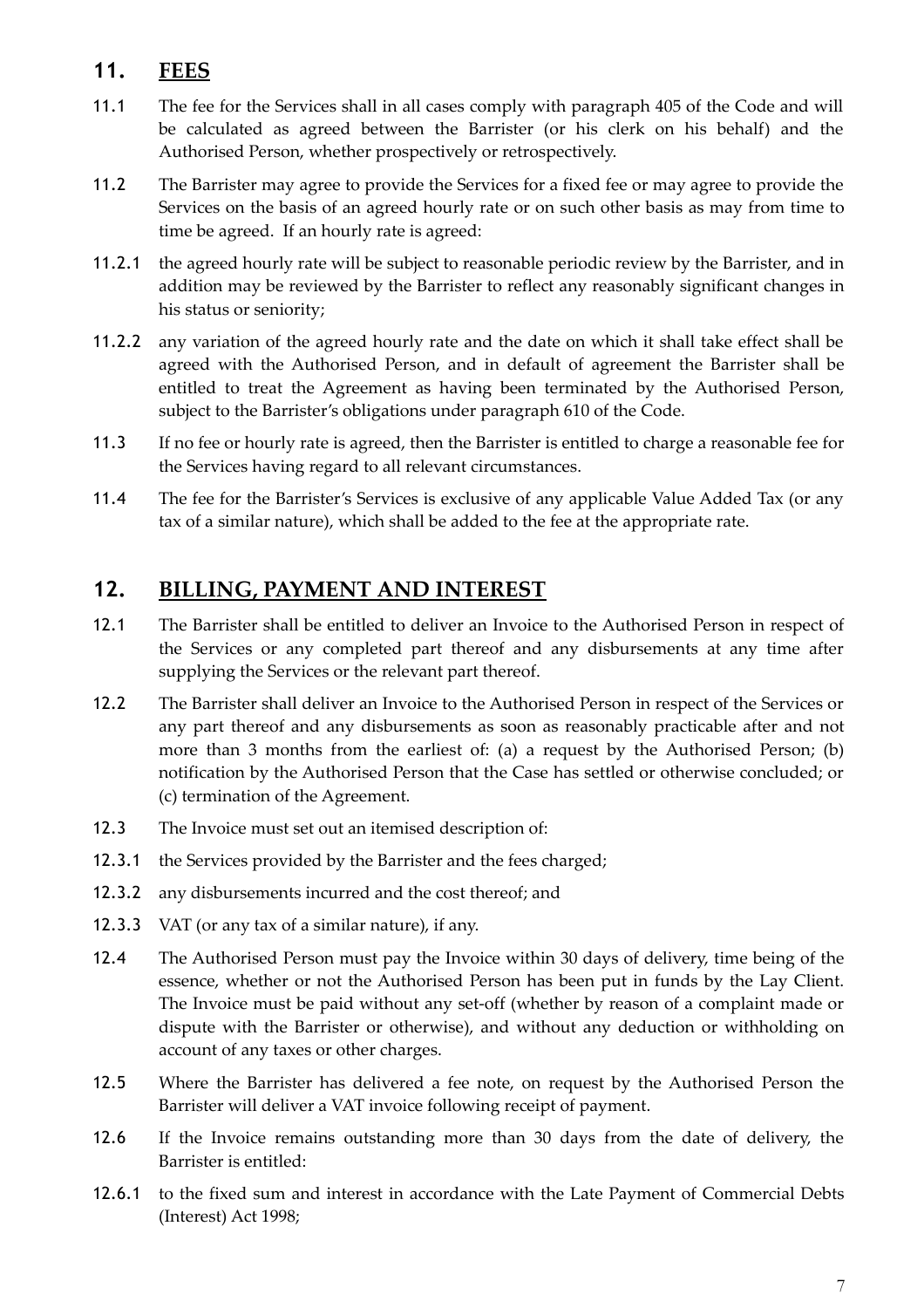- 12.6.2 to sue the Authorised Person for payment; and
- 12.6.3 subject to the Barrister's obligations to the Court and under paragraph 610 of the Code, to refrain from doing any further work on the Case unless payment for that further work is made in advance.

### <span id="page-7-4"></span>**13. TERMINATION**

- 13.1 The Authorised Person may terminate the Agreement by giving notice to the Barrister in writing at any time.
- 13.2 The Agreement will terminate automatically as soon as the Barrister is under an obligation pursuant to Part VI of the Code or otherwise to withdraw from the Case or to cease to act and has complied with any requirements of the Code in so doing.
- 13.3 The Barrister may terminate the Agreement by written notice when he is entitled pursuant to Paragraphs 608 to 610 of the Code or otherwise to withdraw from the Case or cease to act and has complied with any requirements of the Code in so doing.
- 13.4 For the avoidance of doubt, termination of the Agreement, whether under this clause 13 or otherwise, does not affect or prejudice any accrued liabilities, rights or remedies of the parties under the Agreement.

# <span id="page-7-3"></span>**14. WAIVER**

14.1 Except where expressly stated, nothing done or not done by the Barrister or the Authorised Person constitutes a waiver of that party's rights under the Agreement.

# <span id="page-7-2"></span>**15. SEVERABILITY**

- 15.1 If any provision of these Conditions is found by a competent court or administrative body of competent jurisdiction to be invalid or unenforceable for any reason, such invalidity or unenforceability shall not affect the other provisions of these Conditions which will remain in full force and effect.
- 15.2 If any provision of these Conditions is found to be invalid or unenforceable but would be valid or enforceable if some part of the provision were deleted, the provision in question will apply with such deletions as may be necessary to make it valid and enforceable.

# <span id="page-7-1"></span>**16. EXCLUSION OF RIGHTS OF THIRD PARTIES**

16.1 This Agreement governs the rights and obligations of the Barrister and the Authorised Person towards each other and confers no benefit upon any third party (including the Lay Client). The ability of third parties to enforce any rights under the Contracts (Rights of Third Parties) Act 1999 is hereby excluded.

# <span id="page-7-0"></span>**17. ENTIRE AGREEMENT**

17.1 Subject to clauses 2.2 and 11.1, the Agreement, incorporating these Conditions, comprises the entire agreement between the parties to the exclusion of all other terms and conditions and prior or collateral agreements, negotiations, notices of intention and representations